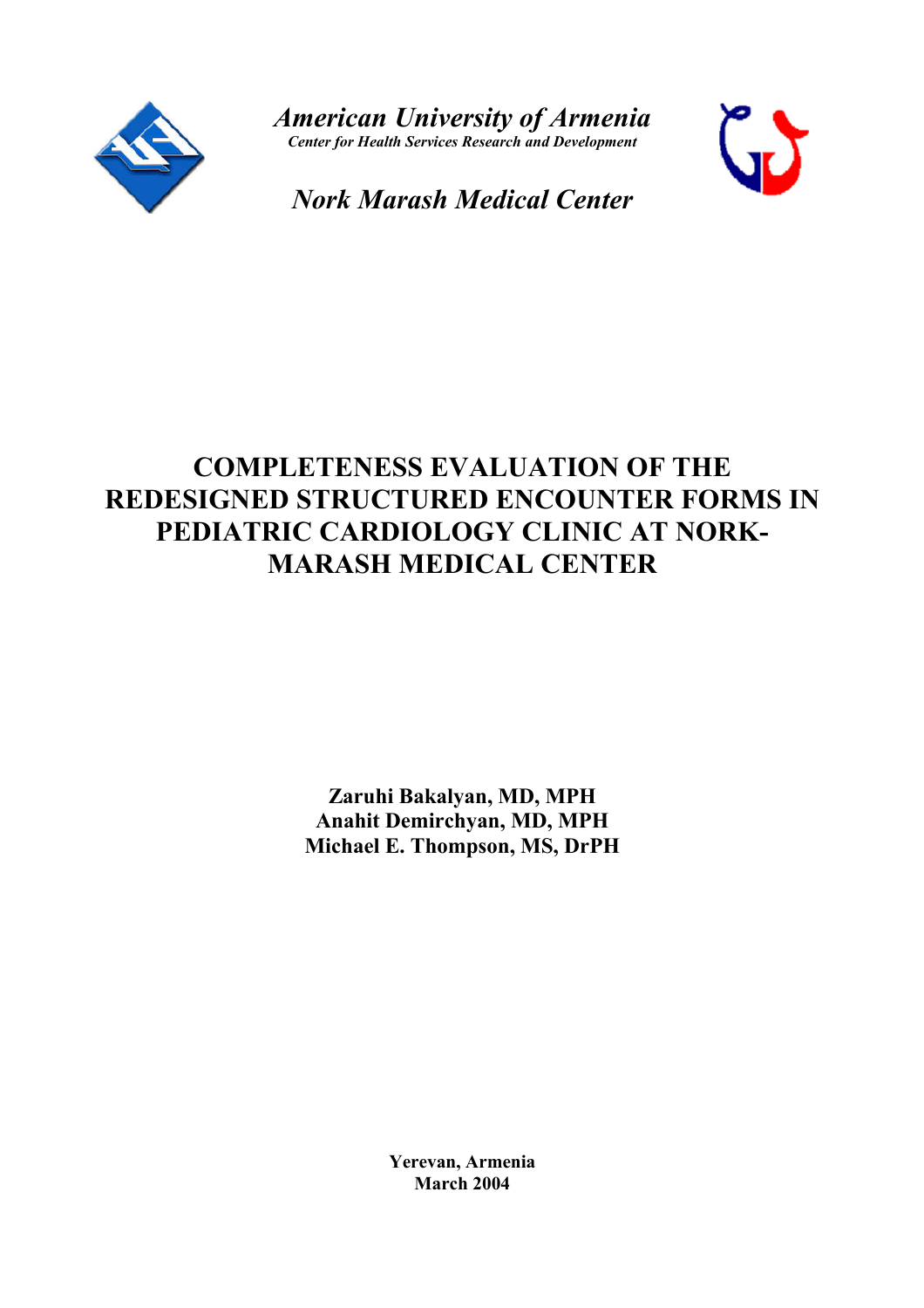# **Table of contents**

| Comparison of record completeness by domains for healthy vs. sick patients 3 |  |
|------------------------------------------------------------------------------|--|
|                                                                              |  |
|                                                                              |  |
|                                                                              |  |
|                                                                              |  |
|                                                                              |  |
|                                                                              |  |
|                                                                              |  |
|                                                                              |  |
|                                                                              |  |
|                                                                              |  |
|                                                                              |  |
|                                                                              |  |
|                                                                              |  |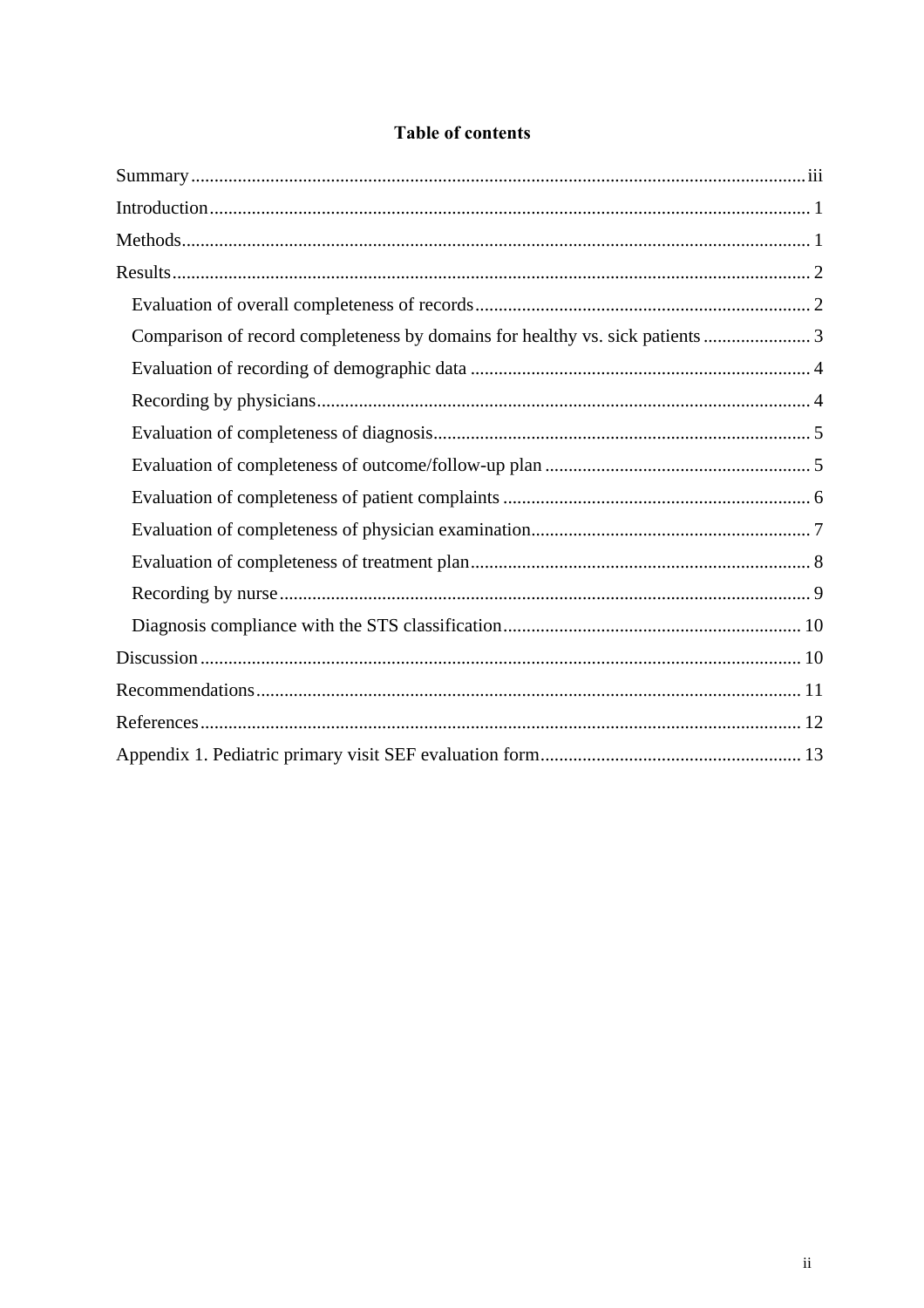# **Summary**

#### **Introduction**

The redesigned primary visit structured encounter forms (SEFs) were in use in Pediatric Cardiology Clinic (PCC) for about a year, but never evaluated for completeness. The present study evaluated record completeness in PCC and the compliance of physician diagnosis with the recently implemented classification of the Society of Thoracic Surgeons (STS).

#### **Methods**

A cross-sectional record review of the completeness of patients primary visit SEFs was conducted in Pediatric Cardiology Clinic of NMMC. The records of 58 sequential patients diagnosed with heart disease and 38 healthy patients who recently (during 2003) visited PCC were retrieved from the clinic's database and reviewed. The record review was conducted using an instrument specifically designed to check the first visit SEFs.

#### **Results**

The overall completeness of primary visit SEFs was good (77.34%). Nurse recording was found to be the most complete (99.8%). The best-recorded domains for cardiologists were treatment plan (87.0%) and diagnosis (91.7%). Other domains recorded by physicians were completed well; the least complete domains were patient complaints (72.9%) and outcome/followup/impairment (70.7%). The recording for patients found to be healthy was significantly better than for sick patients for the domains of treatment plan and outcome/follow-up/impairment. The completeness of recording varied by physicians except for the treatment plan domain. The diagnoses were compliant to STS classification in 86%.

#### **Conclusion**

The best-recorded domains were perhaps those most valued by cardiologists.

Several changes can be introduced in the SEF to improve the completeness of recording, such as elimination of redundant answers and providing skips where needed. Additional staff training on the newly introduced changes in SEFs and importance of complete recording is also recommended.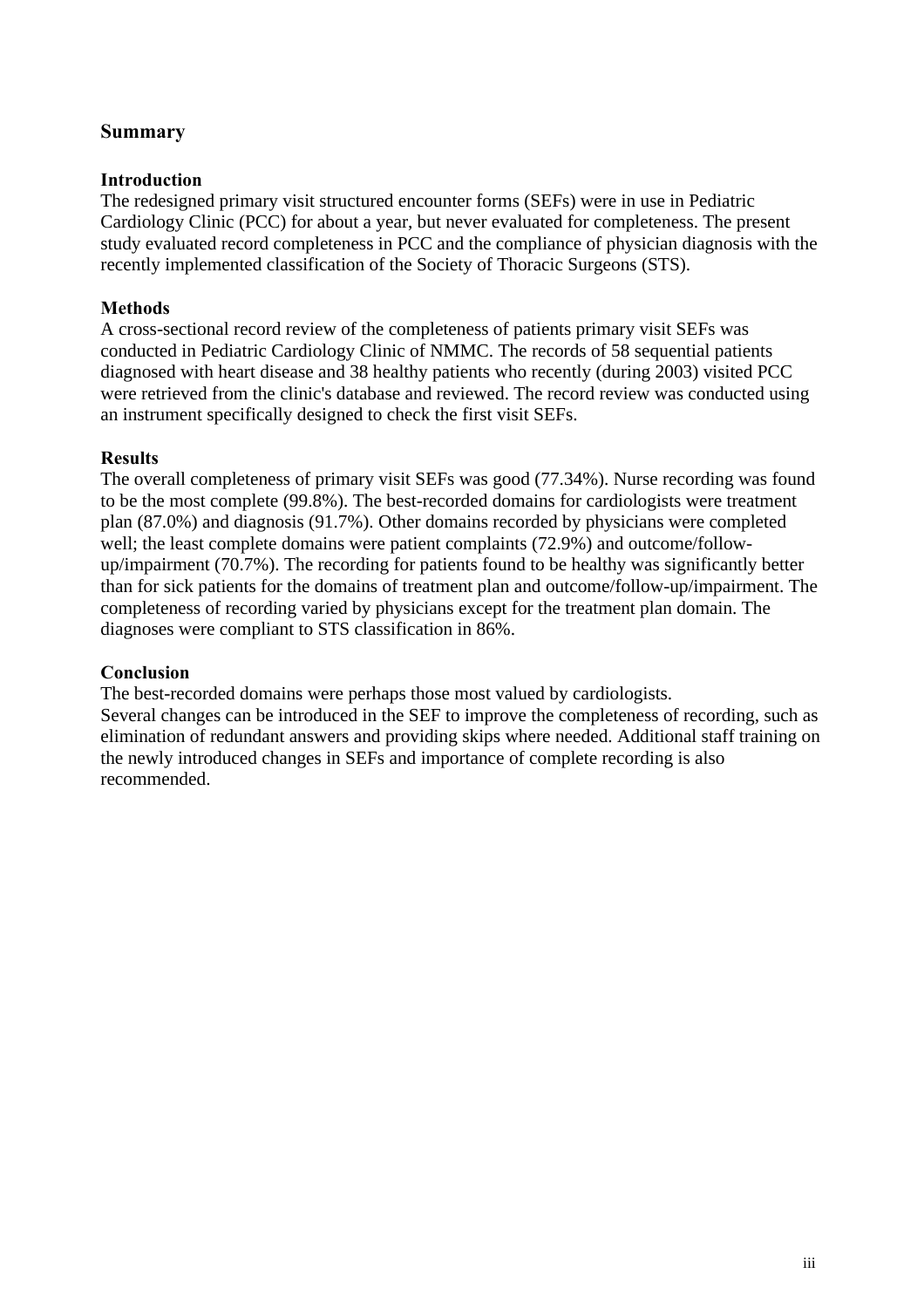# **Introduction**

Quality monitoring is a component of the AUA/NMMC collaborative project. As a part of quality monitoring, a study on completeness of medical forms was conducted in Adult Cardiology Clinic in 2003 by the team members of the American University of Armenia – Nork Marash Medical Center Project and NMMC staff (1). Numerous deficiencies in completeness were found (1).

Clinical data are a scarce and expensive resource. That is why it is essential to ensure the quality of records as the data they contain are used to monitor and improve the care of patients, to train health professionals, to conduct research, or to manage the health system (2). Redesigned first-visit structured encounter forms (SEFs) were in use at the Pediatric Cardiology Clinic for about a year. However, no attempts were made to assess the completeness of medical records.

The present study explored the completeness (percent of recorded items out of those items that should be recorded) of medical records (primary SEF) in Pediatric Cardiology Clinic (PCC).

## **Study objectives**

The specific objectives of the study were:

- Evaluating the completeness of the primary visit SEFs in PCC;
- Comparing the completeness of the primary visit SEFs for healthy patients and patients diagnosed with heart disease;
- Evaluating the diagnosis compliance with the recently implemented classification system of Society of Thoracic Surgeons (STS).

# **Methods**

A cross-sectional record review documenting the completeness of patients' primary SEFs was conducted at the NMMC Pediatric Cardiology Clinic. The proportion of patients found to be healthy at PCC was about 75 % and patients with diagnosed heart disease 25 % during 2003. However, reporting data for healthy patients is not as important as for those diagnosed with heart disease. That is why a disproportionate stratified sampling was applied and the sample size was calculated using two-sample proportion formula. Over-sampling of diseased patients was done (diseased 58 vs. healthy 35). Afterwards, when the means for overall completeness of records were computed for the entire sample, cases were weighted to restore the original proportions.

The proportion of each cardiologist's records were not equal. However, the survey studied the overall completeness of medical records in PCC rather than the recording by different cardiologists.

The last 58 records of patients with diagnosed heart disease and the last 35 records of healthy patients referred to PCC during September – December, 2003 were reviewed. Patient information was abstracted from the computerized database of the clinic by the date of their last visit. The inclusion criterion was being referred to the clinic during the last year after the new primary visit SEFs were introduced.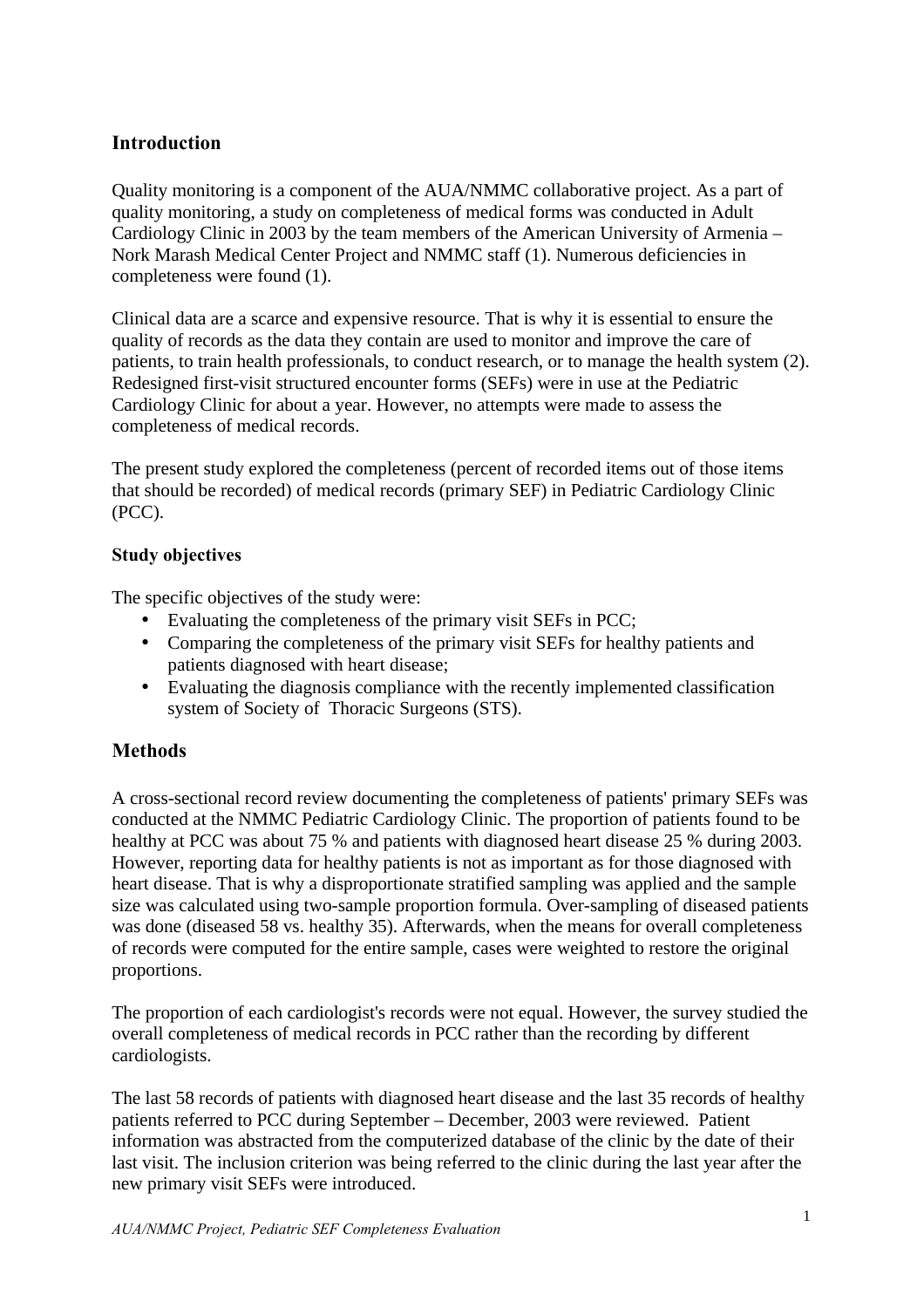To systemize the review process, an instrument was developed based on the content of the first-visit SEF, which contained cover page for demographic data, additional page for recording prenatal care and embriogenetic risk factors for children under 1 year of age, and a page containing patient complaints, physician findings and plan of care. The instrument contained 114 items including both close-ended and open-ended items requiring a description in case of abnormal findings. The closed ended responses were coded as 1 for recorded and 0 for not recorded. For those open-ended items where an answer without specification was senseless (e.g., comorbidities, drug treatment, referral), a decision was made to judge the answer as not recorded if the specification was lacking. For those items, where recording of the abnormal finding already provided sufficient information even without specification (patient complaints and physician findings), recorded abnormal finding without specification was judged as recorded. The specifications for these items were entered as separate variables and coded as recorded, not recorded, or not applicable (when there was no need to specify the finding).

Cardiologists of PCC were involved in the process of designing the study instrument. The instrument was pre tested on 10 records. As a result, several changes were made in the design of questionnaire to facilitate data collection and data entry process.

#### **Data analysis**

The data was entered and analyzed using SPSS 10.0 statistical package.

#### **Results**

#### **Evaluation of overall completeness of records**

All items were grouped into several domains to compute the total score for SEF completion and subscores for domains (Appendix 1). The following scale was used to determine the level of completeness:  $<$  40% completeness - very poor, 41-60%– poor, 61-80% good, and  $>$  81% – excellent. This was the scale used to determine the percent agreement between observations of patient-provider encounters and documentation of patient data in medical records in the study of Evaluation of Medical Records Documentation at the Adult Cardiology Clinic, NMMC, 2001 (3).

| <b>Domains</b>                                  | N   | $\frac{6}{9}$ | Completeness Min Max Mean |                |    |      | Std. D |
|-------------------------------------------------|-----|---------------|---------------------------|----------------|----|------|--------|
|                                                 |     | recorded      | value                     |                |    |      |        |
| demographic data                                | 232 | 70.5%         | good                      | 4              | 9  | 6.3  | 1.2    |
| diagnosis                                       | 232 | 91.6%         | excellent                 | 3              | 9  | 8.2  | 1.3    |
| follow-up up to<br>complaints                   | 232 | 70.7%         | good                      | $\overline{0}$ | 6  | 4.2  | 1.7    |
| patients' complaints and 232 72.9%<br>anamnesis |     |               | good                      | $\theta$       | 13 | 9.4  | 4.4    |
| objective exam by nurse 232                     |     | 99.8%         | excellent                 | $\overline{A}$ | 5  | 5.0  | 0.1    |
| physician examination                           | 232 | 76.5%         | good                      | $\overline{0}$ | 20 | 14.8 | 6.6    |
| treatment plan                                  | 232 | 87.0%         | excellent                 | $\overline{0}$ | 7  | 6.1  | 2.0    |
| all physician recorded<br>items                 | 232 | 76.5%         | good                      | 11             | 55 | 42.8 | 12.8   |
| total                                           | 232 | 77.3%         | good                      | 20             | 68 | 54.1 | 12.9   |

#### *Table 1. Mean score by domains (weighted averages)*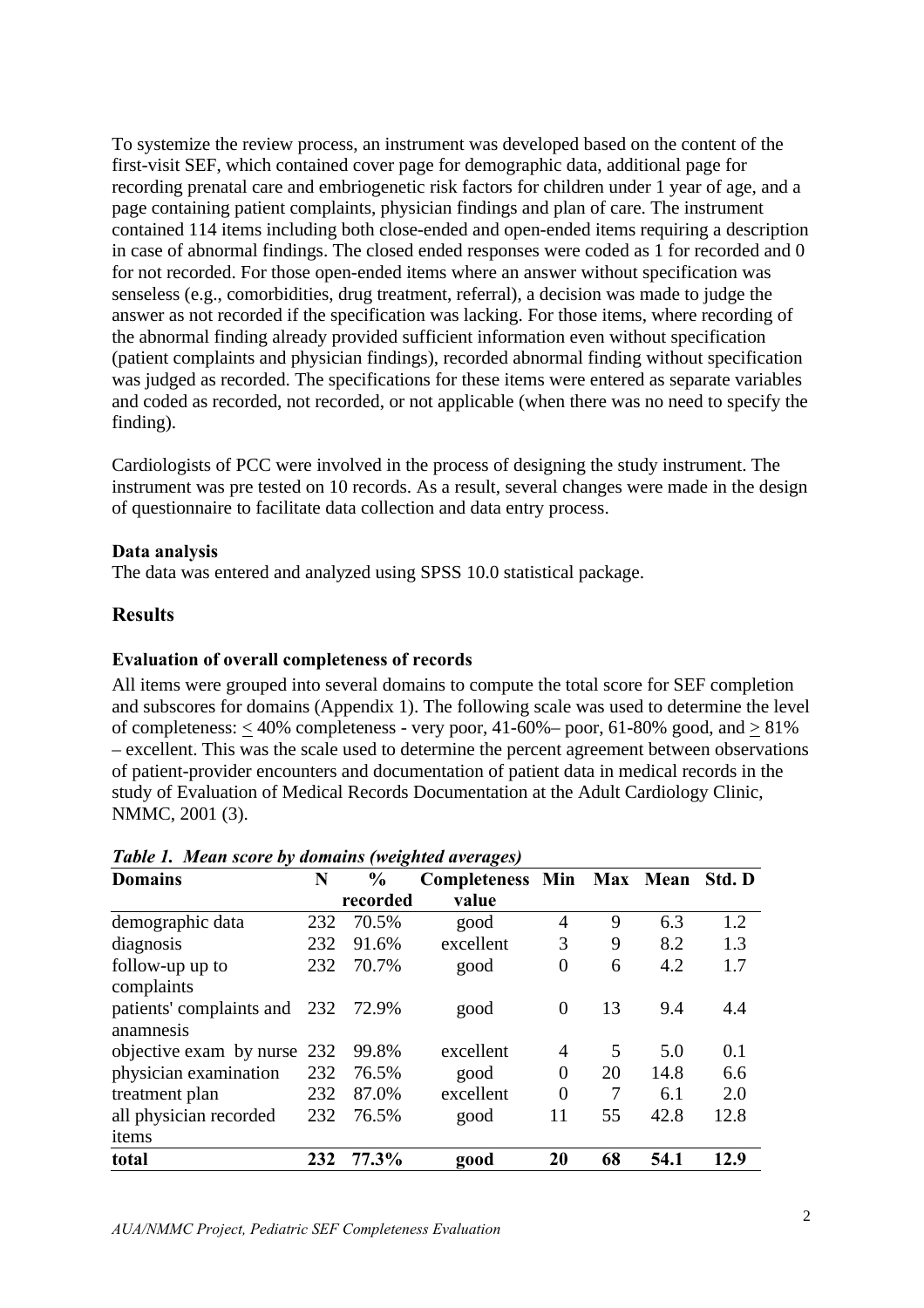The overall recording in PCC was found to be good (77.3%). The total score for physician recording was good (76.5%), for the nurse recording of the part of objective exams performed by nurse excellent (99.8%), and for the clinic's manager recording of demographic data good (70.5%) (Table 1).

The nurse recording (99.8%) and treatment plan (87.0%), diagnosis (91.6%) domains recorded by physician were the ones best completed. The outcome, follow-up and impairment domain (70.7%) and demographic data (70.5%) were the worst recorded, although the recording scores were in the "good" range.

## **Comparison of record completeness by domains for healthy vs. sick patients**

The cardiologists presumed that recording of healthy patients' information is different than for patients diagnosed with heart disease. Thus, a comparison of recording for healthy and sick patients was done. The overall recording of closed ended items was significantly better for the healthy patients than for the one's diagnosed with heart disease (Table 2). In all domains, the mean scores were higher for recording of healthy patients. However, the difference was significant only for physician recording of outcome/follow-up items and treatment plan. Prior to the study it was expected that the difference should be in favor of recording the data of patients diagnosed with heart disease not vs. versa. So, this was one of the unexpected findings of this study.

| <b>Domains</b>                                     |          | <b>Mean</b> | Std.             | p                 |  |
|----------------------------------------------------|----------|-------------|------------------|-------------------|--|
|                                                    |          |             | <b>Deviation</b> |                   |  |
| demographic data recorded by clinic's              | diseased | 6.1         | 1.3              | 0.173             |  |
| manager                                            | healthy  | 6.4         | 1.2              |                   |  |
| all items included in diagnosis                    | diseased | 8.0         | 1.2              | 0.283             |  |
|                                                    | healthy  | 8.3         | 1.4              |                   |  |
| all items from outcome up to complaints            | diseased | 3.6         | 1.6              | $0.016^{\dagger}$ |  |
|                                                    | healthy  | 4.5         | 1.7              |                   |  |
| sum of patients' complaints and anamnesis diseased |          | 8.2         | 5.0              | 0.079             |  |
|                                                    | healthy  | 9.9         | 4.2              |                   |  |
| sum of objective exam recorded by nurse            | diseased | 4.9         | 0.2              | 0.083             |  |
|                                                    | healthy  | 5.0         | 0.0              |                   |  |
| all items in physician examination                 | diseased | 12.9        | 6.8              |                   |  |
|                                                    | healthy  | 15.4        | 6.5              | 0.092             |  |
|                                                    | diseased | 5.1         | 2.2              | $0.005^{\dagger}$ |  |
| treatment plan                                     | healthy  | 6.2         | 1.9              |                   |  |
| all items recorded by physician                    | diseased | 37.9        | 12.9             | $0.018^{\dagger}$ |  |
|                                                    | healthy  | 44.5        | 12.5             |                   |  |
| all items                                          | diseased | 48.9        | 13.1             | $0.013^{\dagger}$ |  |
|                                                    | healthy  | 55.9        | 12.5             |                   |  |

*Table 2. Mean scores of record completeness for healthy (35) and sick patients (58) by domains and t-test for equality of means*

The hypothesized acceptable value of record completeness for diseased patients was 63 (90%), and for healthy patients 42 (60%). The diseased patient records were completed significantly worse ( $p=0.000$ ) from the hypothesized value, and healthy patient records were completed significantly better (p=0.000) from the hypothesized value.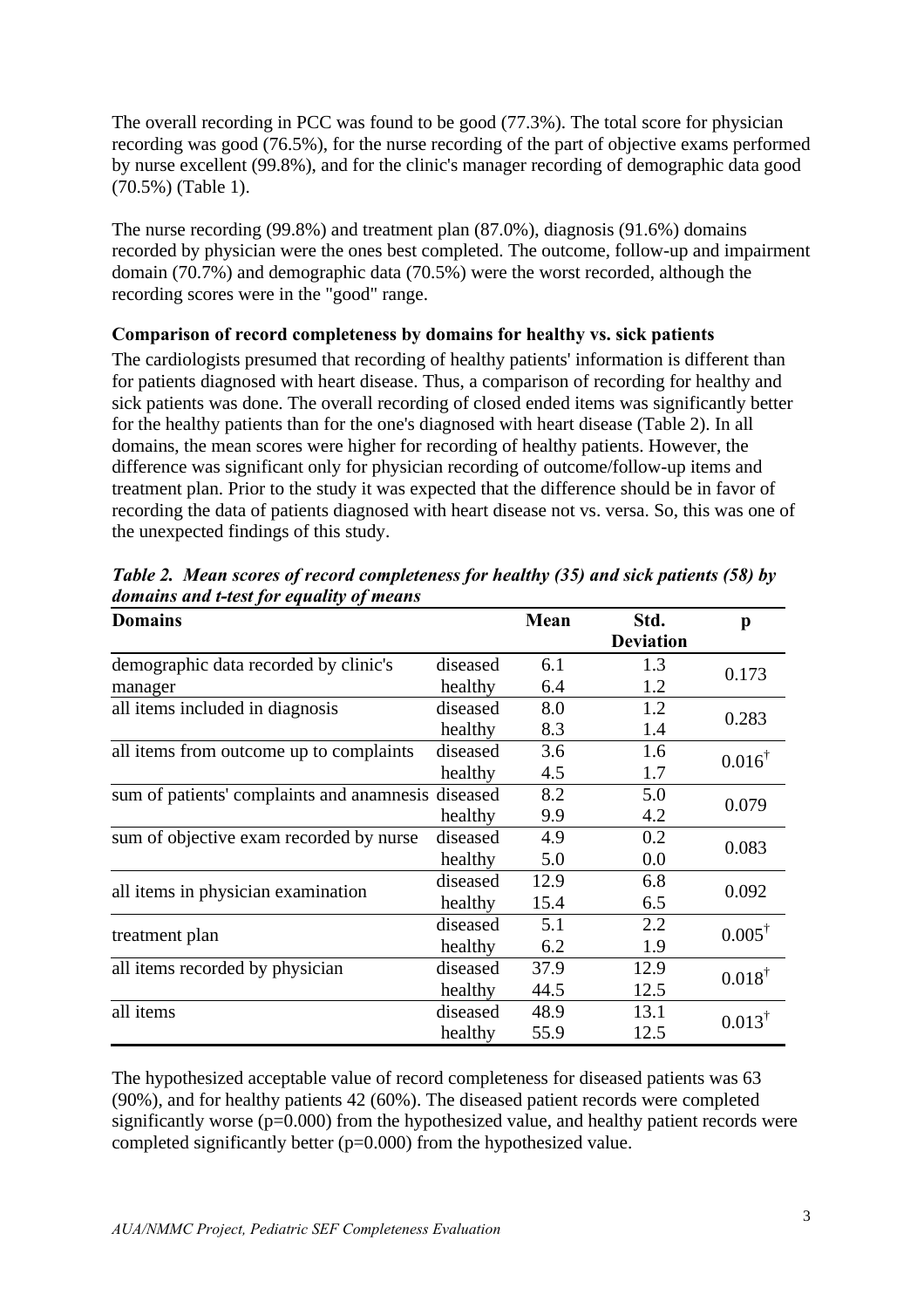## **Evaluation of recording of demographic data**

The manager of pediatric cardiology clinic registers demographic data that is included in the upper part of cover page of the SEF. Overall completeness of demographic data (Table 3) was evaluated as good (70.5%). The lowest completeness was documented for postal index (only in 2 cases) and for the history of congenital heart disease (CHD) in family (28 %).

|                   |          | % recorded | <b>Completeness value</b> |
|-------------------|----------|------------|---------------------------|
| cardiologist      | diseased | 100.0%     | excellent                 |
|                   | healthy  | 100.0%     | excellent                 |
| date of birth     | diseased | 100.0 %    | excellent                 |
|                   | healthy  | 100.0 %    | excellent                 |
|                   | diseased | 37.9 %     | very poor                 |
| gender            | healthy  | 34.3 %     | very poor                 |
| address           | diseased | 100.0%     | excellent                 |
|                   | healthy  | 100.0%     | excellent                 |
|                   | diseased | 0.0 %      | very poor                 |
| postal index      | healthy  | 5.7 %      | very poor                 |
| telephone number  | diseased | 98.3 %     | excellent                 |
| of patient/friend | healthy  | 100.0%     | excellent                 |
| CHD in family     | diseased | 25.9 %     | very poor                 |
|                   | healthy  | 31.4 %     | very poor                 |
|                   | diseased | 87.9 %     | excellent                 |
| way of referral   | healthy  | 91.4 %     | excellent                 |
|                   | diseased | 56.9%      | good                      |
| order of payment  | healthy  | 80.0%      | good                      |

*Table 3. Completeness of recording for demographic data* 

According to t-test results, the completeness was similar for healthy and sick patients for all items of demographic data except for "order of payment", which was completed significantly better for healthy patients (p=0.017).

In 19.4% of the cases patients indicating no family member had CHD were inappropriately asked a follow-up question about family death from CHD.

## **Recording by physicians**

Overall, physician recording was in the "good" range (76.5%). The overall recording between cardiologists was found to be different (Table 4).

|                    |      |                | Tuble 7. Record completeness by all event physicians |                      |         |  |
|--------------------|------|----------------|------------------------------------------------------|----------------------|---------|--|
| Cardiologists Mean |      | <b>Minimum</b> | <b>Maximum</b>                                       | <b>Std Deviation</b> | p-value |  |
|                    | 42.6 | 12.0           | 54.0                                                 | 10.5                 |         |  |
| 2                  | 48.7 | .5.0           | 55.0                                                 | 10.6                 | 0.000   |  |
| 3                  | 38.0 | l3.0           | 53.0                                                 | 13.5                 |         |  |
| 4                  | 27.2 | 10             | 46.0                                                 | 13.7                 |         |  |

*Table 4. Record completeness by different physicians*

The post-hoc test showed that only recording of physicians 1 and 3 was similar, the recording of physician 2 was significantly better and the recording of physician 4 was significantly worse than the others. The differences between physician recording patterns were found to be significant for all domains ( $p=0.000$ ) except for the treatment plan ( $p=0.106$ ).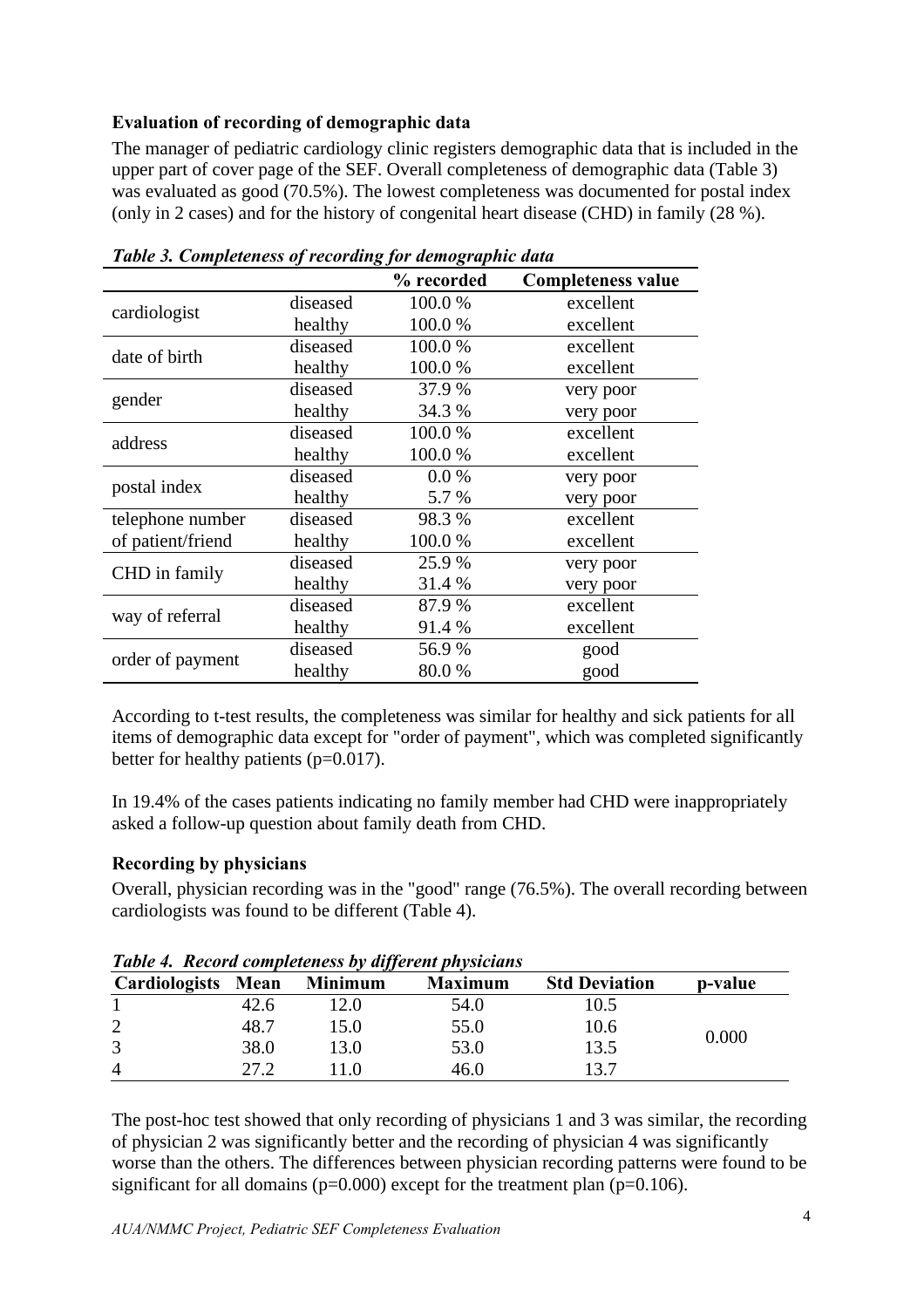The record completeness was better for healthy patients compared to diseased ones for all physicians. However, statistically significant difference was found only for physician 3 (Table 5).

|                      |          |    |      |                       | $\cdot$<br>$\overline{\phantom{a}}$ |
|----------------------|----------|----|------|-----------------------|-------------------------------------|
| <b>Cardiologists</b> |          | N  | Mean | <b>Std. Deviation</b> | p-value                             |
|                      | diseased | 27 | 41.6 | 10.1                  | 0.689                               |
|                      | healthy  | 11 | 43.1 | 11.2                  |                                     |
| 2                    | diseased | 16 | 43.6 | 11.7                  | 0.132                               |
|                      | healthy  | 14 | 49.9 | 10.3                  |                                     |
| 3                    | diseased | 14 | 26.2 | 9.8                   | 0.004                               |
|                      | healthy  |    | 42.7 | 12.6                  |                                     |

*Table 5. Record completeness for healthy vs. diseased patients by different physicians*

Physician 4 was excluded from the analysis because s/he had only 4 patients (3 healthy and 1diseased).

## **Evaluation of completeness of diagnosis**

The overall completeness for the diagnosis domain was excellent: 91.6%. The first item in diagnosis domain requiring defining patient status as either normal study, or acquired heart disease, or congenital disease was recorded the worst for diseased patients but still in "good" range (Table 6). Almost all items of diagnosis domain were recorded similar for healthy and diseased patients, only diagnosis (p=0.004) and comorbidities (p=0.024) were recorded significantly better for healthy children.

|                      |          | % recorded | <b>Completeness value</b> |
|----------------------|----------|------------|---------------------------|
|                      | diseased | 63.8%      | good                      |
| diagnosis            | healthy  | 88.6%      | excellent                 |
| code A               | diseased | 93.1%      | excellent                 |
|                      | healthy  | 88.6%      | excellent                 |
| code B               | diseased | 100.0%     | excellent                 |
|                      | healthy  | 97.1%      | excellent                 |
| heart failure (NYHA) | diseased | 91.4%      | excellent                 |
|                      | healthy  | 88.6%      | excellent                 |
|                      | diseased | 94.8%      | excellent                 |
| heart position       | healthy  | 94.3%      | excellent                 |
| visceral situs       | diseased | 94.8%      | excellent                 |
|                      | healthy  | 94.3%      | excellent                 |
| atrial situs         | diseased | 94.8%      | excellent                 |
|                      | healthy  | 94.3%      | excellent                 |
| atrial isomerism     | diseased | 94.8%      | excellent                 |
|                      | healthy  | 94.3%      | excellent                 |
| comorbidities        | diseased | 74.1%      | good                      |
|                      | healthy  | 91.4%      | excellent                 |

## *Table 6. Completeness of recording for diagnosis*

## **Evaluation of completeness of outcome/follow-up plan**

The overall recording of the outcome and follow-up plan domain was good (70.7%).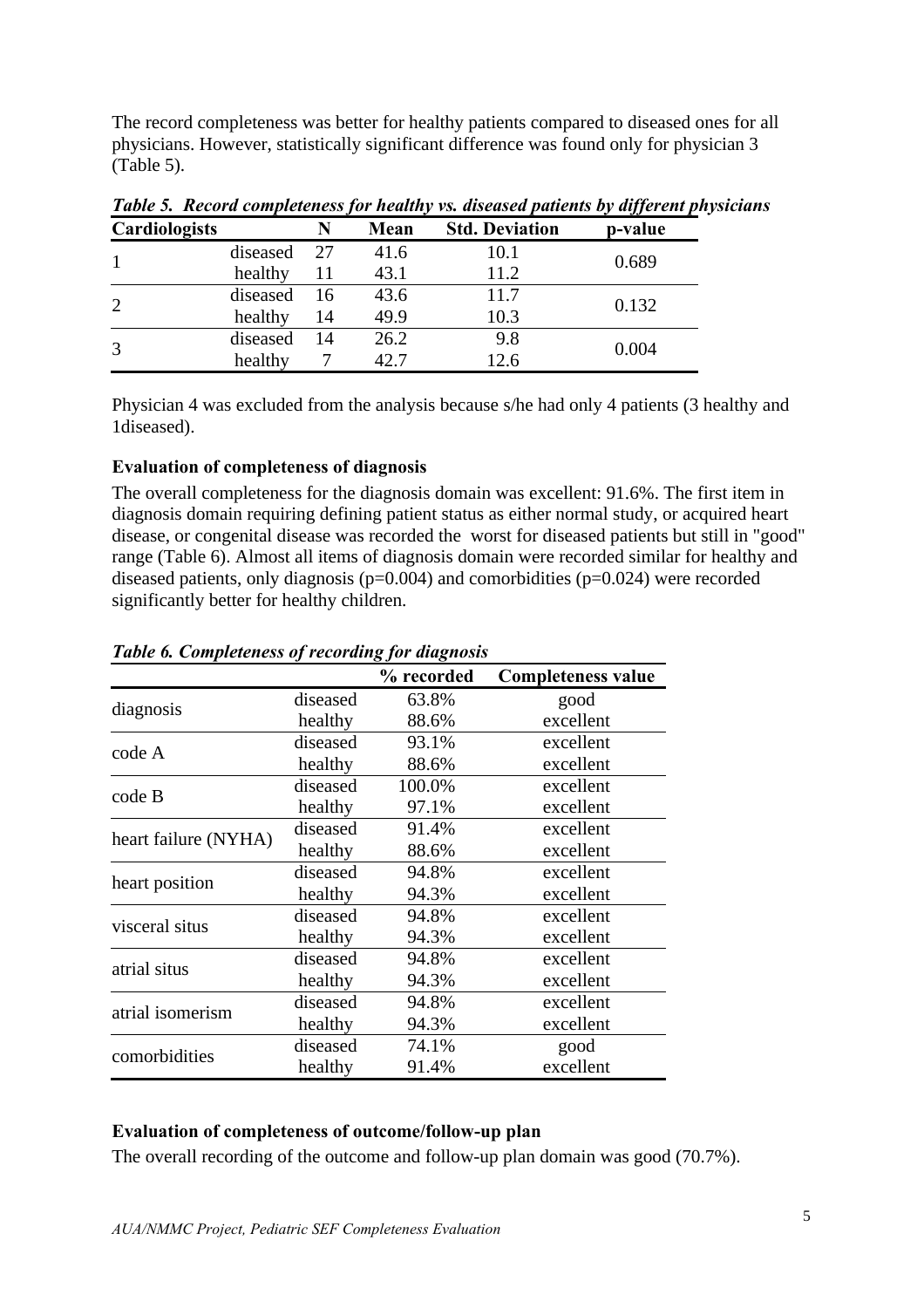The record completeness was significantly different for healthy vs. diseased patients. Outcome, follow-up, indications for impairment, and other hospitalization were recorded significantly better for healthy patients. The difference was insignificant only for intracardiac intervention and cardiac surgery (Table 7).

|                            |          | Mean | <b>Std. Deviation</b> |                   |
|----------------------------|----------|------|-----------------------|-------------------|
| outcome                    | diseased | 0.9  | 0.4                   | $0.000^{\dagger}$ |
|                            | healthy  | 0.9  | 0.2                   |                   |
| follow-up plan             | diseased | 0.9  | 0.2                   | $0.005^{\dagger}$ |
|                            | healthy  | 1.0  | 0.0                   |                   |
| indications for impairment | diseased | 0.7  | 0.4                   | $0.006^{\dagger}$ |
|                            | healthy  | 0.9  | 0.4                   |                   |
| intracardiac intervention  | diseased | 0.3  | 0.5                   | 0.089             |
|                            | healthy  | 0.5  | 0.5                   |                   |
| cardiac surgery            | diseased | 0.4  | 0.5                   | 0.333             |
|                            | healthy  | 0.5  | 0.5                   |                   |
| other hospitalization      | diseased | 0.3  | 0.5                   | $0.012^{\dagger}$ |
|                            | healthy  | 0.5  | 0.5                   |                   |

*Table 7. Mean number for healthy (35) and sick patients (58) and t-test for equality of means* 

The worst completed items particularly for diseased patients were intracardiac intervention, cardiac surgery, and other hospitalization. The "yes"/"no" answers to these items were judged as redundant by pediatricians, because these answers could change over time. This was the reason of skipping these items often and recording only the dates for performed procedures or hospitalizations.

The follow-up plan was completed excellently, however the next item specifying the plan was not recorded as well (Table 8). According to pediatricians' records there were indications for impairment in 5 patients but those were not specified for any of them. Payment order for these procedures was recorded poorly. Sometimes, pediatricians confused it with the payment order for visit to PCC.

|                          |  |  | Table 8. Recording of specification for follow-up, impairment, and payment items for |  |
|--------------------------|--|--|--------------------------------------------------------------------------------------|--|
| <i>diseased patients</i> |  |  |                                                                                      |  |

|                                        | % recorded | <b>Completeness</b><br>value |
|----------------------------------------|------------|------------------------------|
| if yes for follow-up plan, specify     | 63.5%      | good                         |
| if indications for impairment, specify | $0.0\%$    | very poor                    |
| payment order for surgery/intervention | 50.0%      | poor                         |

\* The percentage of completeness was computed from the items that should be reported

#### **Evaluation of completeness of patient complaints**

Overall, the recording of patients complaints was evaluated as good (72.9%) (Table 9) The completeness of items was calculated only for patients diagnosed with heart disease, because majority of healthy patients did not have any complaints. The worst recorded items were the history of surgery and intervention outside NMMC. The recording rate for patient complaints varied from 69% to 74.1% (drug allergy - cyanosis).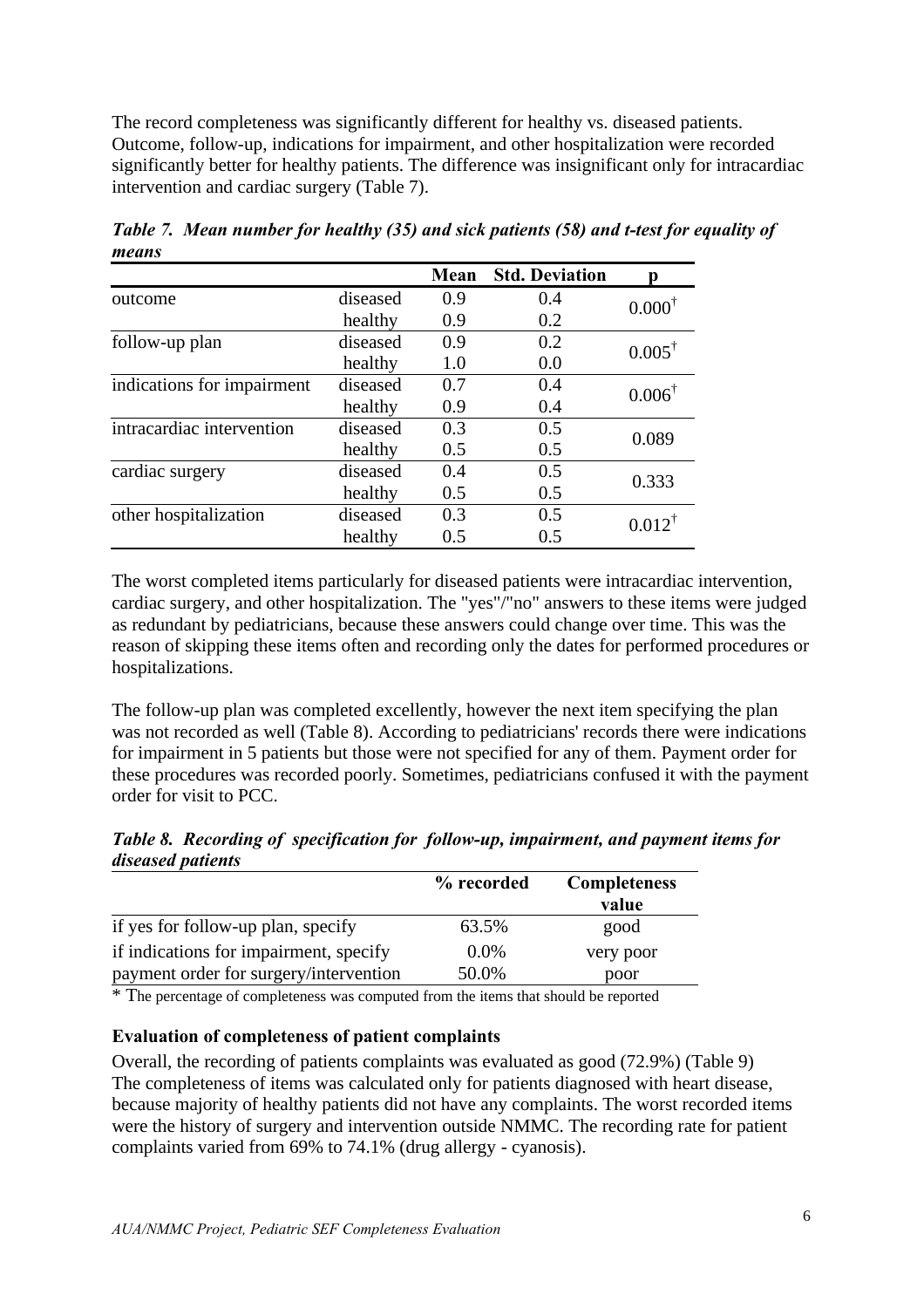|                                   | % recorded | <b>Completeness value</b> |
|-----------------------------------|------------|---------------------------|
| shortness of breath               | 72.4%      | good                      |
| cyanosis                          | 74.1%      | good                      |
| short breath and cyanotic seizure | 69.0%      | good                      |
| arrhythmia                        | 74.1%      | good                      |
| edema                             | 74.1%      | good                      |
| feeding problems                  | 72.4%      | good                      |
| loss of consciousness             | 72.4%      | good                      |
| pneumonia, frequent ARI           | 72.4%      | good                      |
| drug allergy                      | 69.0%      | good                      |
| other allergy                     | 67.2%      | good                      |
| intervention outside NMMC         | 34.5%      | very poor                 |
| surgery outside NMMC              | 34.5%      | very poor                 |
| other surgery outside NMMC        | 32.8%      | very poor                 |

*Table 9. Recording of patient complaints and anamnesis vitae data for diseased patients* 

For all complaint items there were open-ended questions requiring specification in the case of presence of the complaint (Table 10). The most frequently occurring complaints were shortness of breath and cyanosis. However, these were specified very poorly. The best specified complaint was "pneumonia and frequent acute respiratory infections (ARI)". For pneumonia and ARI, physicians often mention how many times the child was ill during the last year and where he was treated. For seizure, allergy and loss of consciousness there were no positive answers, thus no need for specification.

|                                         | Count         | % recorded |           |
|-----------------------------------------|---------------|------------|-----------|
| if shortness of breath, specify         | 4             | 37.3%      | very poor |
| if cyanosis, specify                    | 3             | 25.0%      | very poor |
| if seizure, specify                     | NA            |            |           |
| if arrhythmia, specify                  | 2             | 50.0%      | poor      |
| if edema, specify                       |               | 100.0%     | excellent |
| if nutrition problems, specify          | $\mathcal{D}$ | 40.0%      | very poor |
| if loss of consciousness, specify       | NA            |            |           |
| if pneumonia, and frequent ARI, specify | 7             | 100.0%     | excellent |
| if drug allergy, specify                | NA            |            |           |
| if other allergy, specify               | NA            |            |           |

*Table 10. Recording of open ended items for patient complaints*

## **Evaluation of completeness of physician examination**

The overall recording of physician findings for patient examination domain was good (76.5%). The examination findings record completeness was analyzed only for patients diagnosed with heart disease, because this data is important for patients. The best recorded item for physician examination was "ECHO results" (94.8 %). The other items were completed in "good" range, while the completion of oral cavity/ teeth, peripheral edema and palpation of arteries items were poor. The frequency of breath was completed very poorly, only for 3 patients out of 58 (Table 11).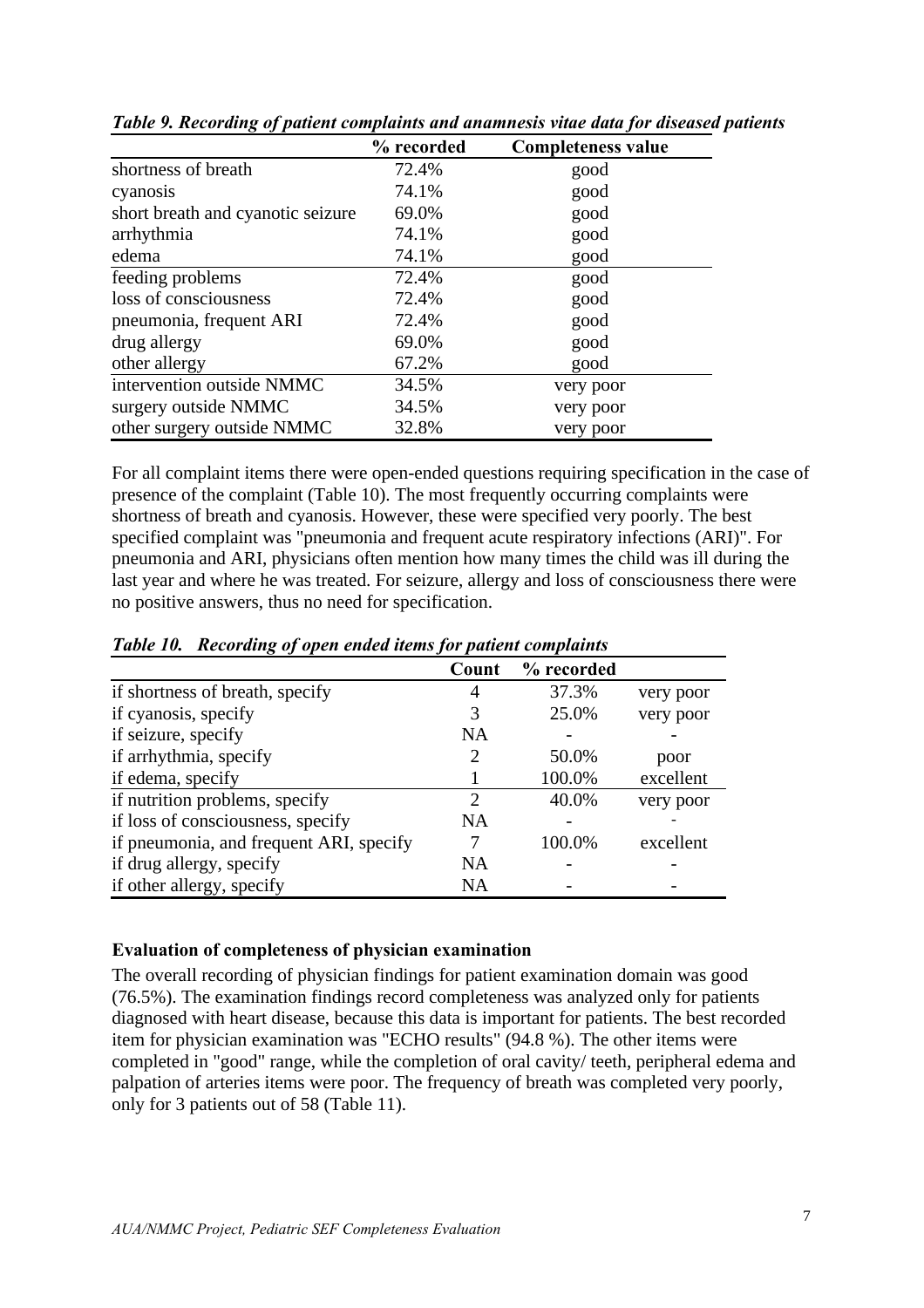|                      |       | <b>Recorded Completeness</b><br>value |                    |       | <b>Recorded Completeness</b><br>value |
|----------------------|-------|---------------------------------------|--------------------|-------|---------------------------------------|
| frequency of breath  | 5.2%  | very poor                             | right radial       | 43.1% | poor                                  |
| physical development | 70.7% | good                                  | right femoral      | 43.1% | poor                                  |
| development          | 70.7% | good                                  | left radial        | 43.1% | poor                                  |
| dysembryogenetic     | 69.0% | good                                  | left femoral       | 43.1% | poor                                  |
| stigma               |       |                                       |                    |       |                                       |
| oral cavity/teeth    | 58.6% | poor                                  | heart tones        | 75.9% | good                                  |
| cianosis             | 70.7% | good                                  | systolic murmur    | 79.3% | good                                  |
| thorax               | 67.2% | good                                  | diastolic murmur   | 67.2% | good                                  |
| lung auscultation    | 62.1% | good                                  | systolic-diastolic | 69.0% | good                                  |
|                      |       |                                       | murmur             |       |                                       |
| abdominal palpation  | 63.8% | good                                  | ECG                | 74.1% | good                                  |
| liver palpation      | 67.2% | good                                  | <b>ECHO</b>        | 94.8% | excellent                             |
| peripheral oedema    | 58.6% | poor                                  |                    |       |                                       |

*Table 11. Recording of examination findings for diseased patients completed by cardiologist*

The best specified item for open ended questions was systolic murmur. The worst specified item was abnormal development (Table 12).

*Table 12. Recording of open ended items for patient objective exam completed by cardiologist*

|                                           | Count | <b>Recorded</b> |
|-------------------------------------------|-------|-----------------|
| if physical development abnormal, specify | 6     | 75.0%           |
| if development abnormal, specify          |       | 25.0%           |
| if dysembryogenetic stigma, specify       | NA    | 50.0%           |
| if abnormal cavity/tooth, specify         | NA    |                 |
| if cianosis, specify                      | 3     | 50.0%           |
| if thorax abnormal, specify               |       | 100.0%          |
| if auscultation abnormal, specify         | 2     | 100.0%          |
| if abnormal abdominal palpation, specify  | NA    |                 |
| if abnormal liver palpation, specify      | 14    | 100.0%          |
| if peripheric oedema, specify             | NA    |                 |
| if systolic murmur, specify               | 31    | 86.1%           |
| if diastolic murmur, specify              | 2     | 100.0%          |
| if systolic-diastolic murmur, specify     | 2     | 50.0%           |

## **Evaluation of completeness of treatment plan**

Recording of treatment plan was one of the best-recorded domains (87%). The t-tests showed that almost all items were recorded significantly better for healthy patients, except for drug treatment and consultation with surgeon (Table 13).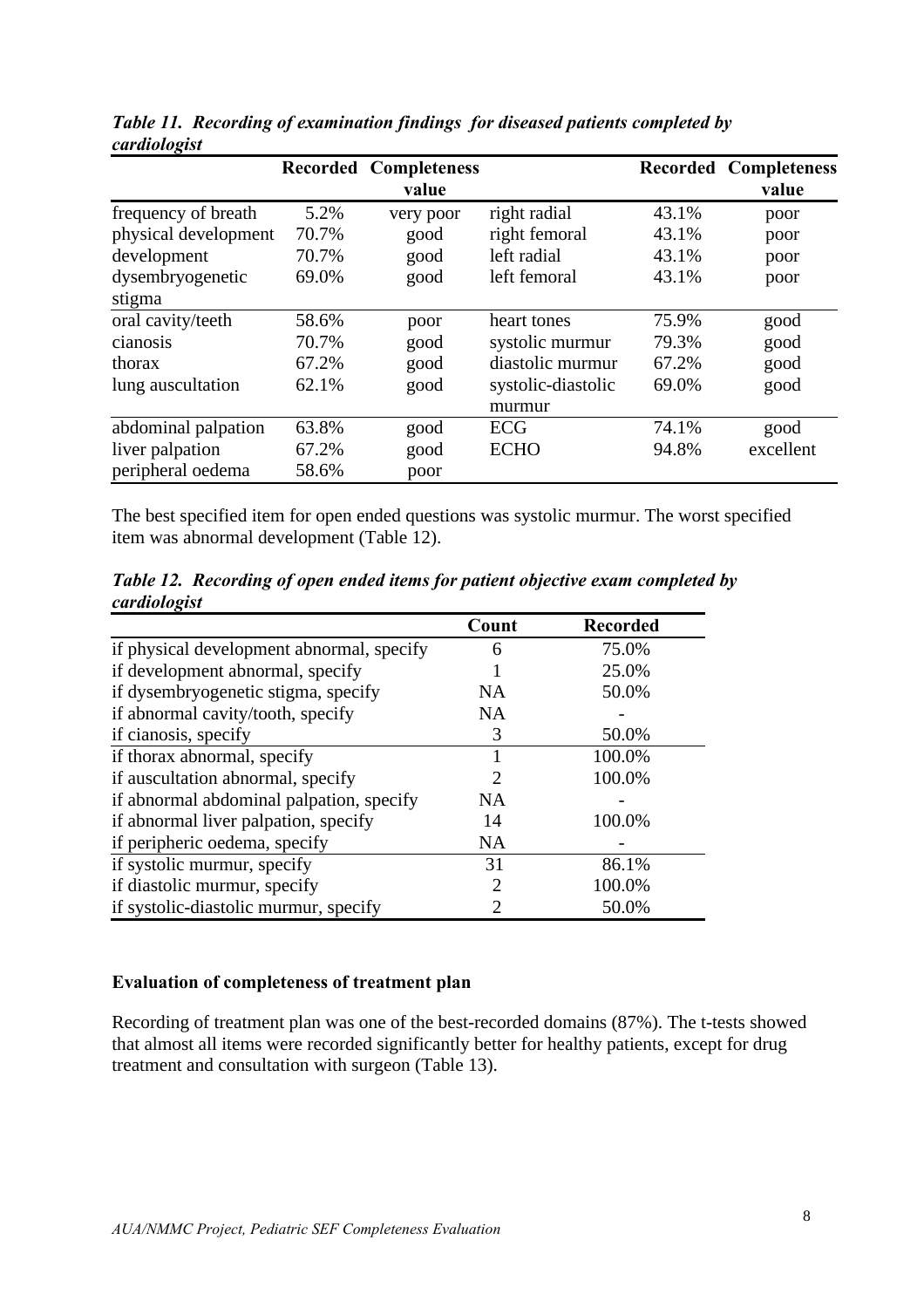|                                          |          | Mean | <b>Std. Deviation</b> | n                 |  |
|------------------------------------------|----------|------|-----------------------|-------------------|--|
| consultations of specialists<br>diseased |          | 0.66 | 0.48                  | $0.000^{\dagger}$ |  |
|                                          | healthy  | 0.91 | 0.28                  |                   |  |
| intervention prescribed                  | diseased | 0.69 | 0.47                  | $0.000^{\dagger}$ |  |
|                                          | healthy  | 0.91 | 0.28                  |                   |  |
| drug treatment                           | diseased | 0.83 | 0.38                  | 0.124             |  |
|                                          | healthy  | 0.89 | 0.32                  |                   |  |
| physical activity                        | diseased | 0.66 | 0.48                  | $0.000^{\dagger}$ |  |
|                                          | healthy  | 0.91 | 0.28                  |                   |  |
| bacterial endocarditis                   | diseased | 0.64 | 0.48                  | $0.000^{\dagger}$ |  |
| prevention                               | healthy  | 0.91 | 0.28                  |                   |  |
| consult with surgeon                     | diseased | 0.84 | 0.37                  | 0.269             |  |
|                                          | healthy  | 0.89 | 0.32                  |                   |  |
| follow-up visit                          | diseased | 0.81 | 0.40                  | 0.000             |  |
|                                          | healthy  | 0.94 | 0.24                  |                   |  |

*Table 13. Mean number for healthy (35) and sick (58) patients and t-test for equality of means* 

#### **Evaluation of completeness of the separate form for children under 1 year**

The separate sheet for children under 1 year, where the prenatal care and embryogenetic risk factors are assessed, was completed very poorly. Among 58 patients with diagnosed heart disease there were 28 patients under 1 year of age. The sheet was completed only for 2 of them (7.14 %). The sheet itself was present in a very few SEFs. When present, it was completed very poorly: only a few items were recorded (Table 14).

*Table 14. Recording of open ended items for patients under 1 year age completed by cardiologist*

| $\cdot$ $\cdot$                     | % recorded | $%$ not  | <b>NA</b> |
|-------------------------------------|------------|----------|-----------|
|                                     |            | recorded |           |
| risk factors among parents          | 2.2%       | 29.0%    | 68.8%     |
| if yes, risk fact, then specify     |            |          | 100.0%    |
| fetus risk factors                  | 1.1%       | 30.1%    | 68.8%     |
| if yes for fetus risk factors, then |            |          | 100.0%    |
| specify                             |            |          |           |
| prenatal monitoring                 | 2.2%       | 29.0%    | 68.8%     |
| delivery in maternity house         | 2.2%       | 29.0%    | 68.8%     |
| consultation of cardiologist        | 2.2%       | 29.0%    | 68.8%     |
| if yes, CHD found                   |            | 1.1%     | 98.9%     |

#### **Recording by nurse**

The record completeness for the items noted by nurse was evaluated as excellent. The completeness was almost 100% (Table 15). The recording was similar for all items for healthy patients and patients with heart disease.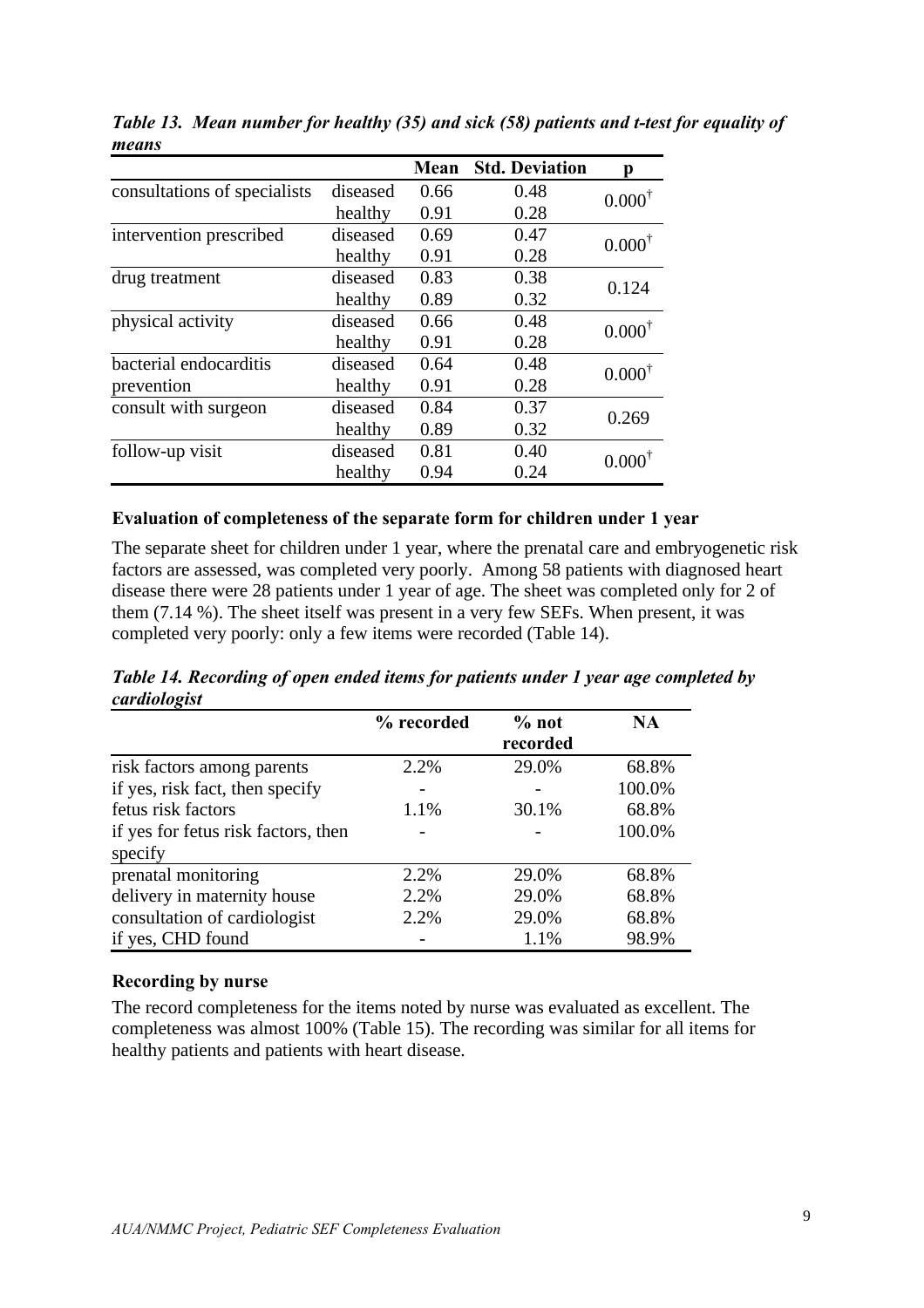|                         |          | % recorded | <b>Completeness value</b> |
|-------------------------|----------|------------|---------------------------|
|                         | diseased | 100.0%     | excellent                 |
| weight                  | healthy  | 100.0%     | excellent                 |
|                         | diseased | 98.3%      | excellent                 |
| height                  | healthy  | 100.0%     | excellent                 |
| arterial blood pressure | diseased | 96.6%      | excellent                 |
|                         | healthy  | 100.0%     | excellent                 |
| SaO                     | diseased | 100.0%     | excellent                 |
|                         | healthy  | 100.0%     | excellent                 |
| pulse                   | diseased | 100.0%     | excellent                 |
|                         | healthy  | 100.0%     | excellent                 |

*Table 15. Recording of patient objective exam completed by nurse*

## **Diagnosis compliance with the STS classification**

The diagnoses for all 58 patients with heart disease were checked with Society of Thoracic Surgeons (STS) classification recently implemented in PCC. The diagnosis was judged as complete when the physician record in code B corresponded to the identical record in classification. Missing of any component present in STS classification in the diagnosis recorded by physician was judged as incomplete.

Out of 58 patients with heart disease, the diagnoses were complete in 86.2% of cases and incomplete in 13.8% cases. The compliance to classification was similar across cardiologists  $(p=0.611)$ .

## **Comparison of record completeness in PCC and ACC**

The total completeness of primary SEF in PCC was better compared to ACC: 77.34% vs. 60.1%. The difference was statistically significant  $(p=0.0097)$ .

# **Discussion**

The overall completeness of records in PCC was found to be good. The best-completed domains were nurse recording of objective exam, and physician recording of treatment plan and diagnosis. Physicians record better particular domains probably because they value these domains over the others as more important or informative.

The worst recorded items in the form were postal index, CHD in family, impairment specification, frequency of breath, and the items in prenatal care sheet. The problem with postal index recording was explained by the staff as a result of patients' unawareness of their postal index.

An interesting finding was that the forms for healthy patients were completed better than those for sick ones, especially taking into account that only the forms of patients with heart disease are stored in the database while the forms for healthy children are stored separately. This difference is probably due to the fact that a form for a healthy child is easier to complete by simply marking negative answers.

Descriptions of patients' complaints and abnormal findings recorded by physicians were provided poorly. The reason for this may be the fact that merely the presence of some of complaints and findings (e.g. cyanosis) are considered as sufficient information by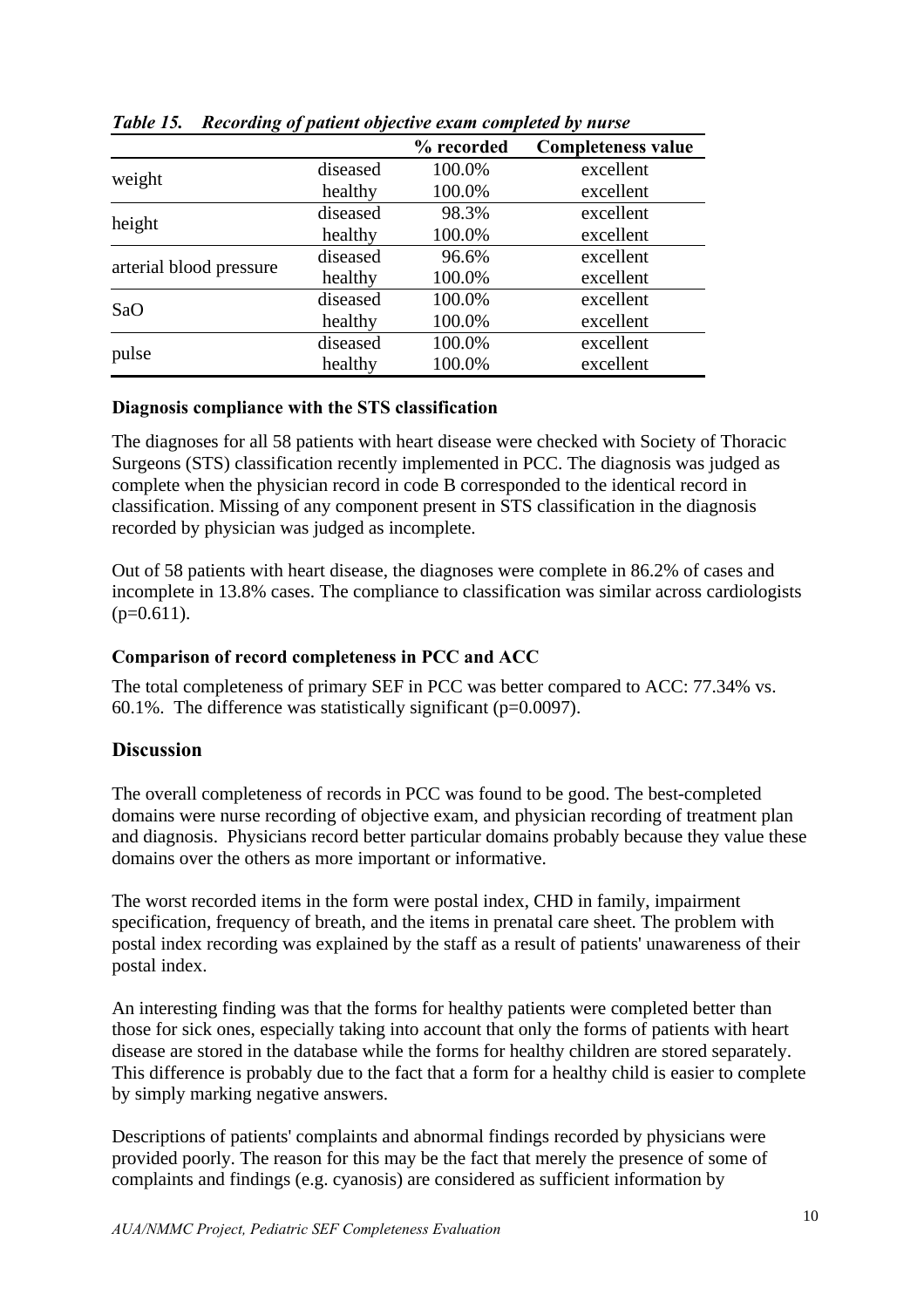physicians. For other (more frequently described) items (like liver palpation where the size of enlargement were often specified) there is no such assumption among providers.

# **Recommendations**

The following changes are suggested in the first visit SEF to increase its completeness:

- After the item CHD in family, to add "if yes, then death", so it would be clear that the question about death should be asked only if a positive answer for CHD was given;
- To delete the "yes, no" responses for performed surgery, intra-cardiac interventions, and other hospitalization at NMMC, because these items are completed not only in a primary visit but during follow-up visits also. The status of patient could be changed during consecutive visits, and a patient whom the pediatrician does not advise surgery could be operated years after;
- To add to the item "order of payment" the following clarification "if operated patient, patient whom cardiac intervention was done, or hospitalized patient, then, please, specify the order of payment", so that the pediatricians do not confuse this order of payment with the order of payment for PCC visit;
- To count the frequency of respirations, special devices could be introduced;
- To increase the completeness of the separate form for infants, the content could be reduced (leaving only the most important questions).
- Training of staff on the changes in the content of primary visit SEF and importance of complete recording of patient data will be required.
- To evaluate the record completeness on periodical basis.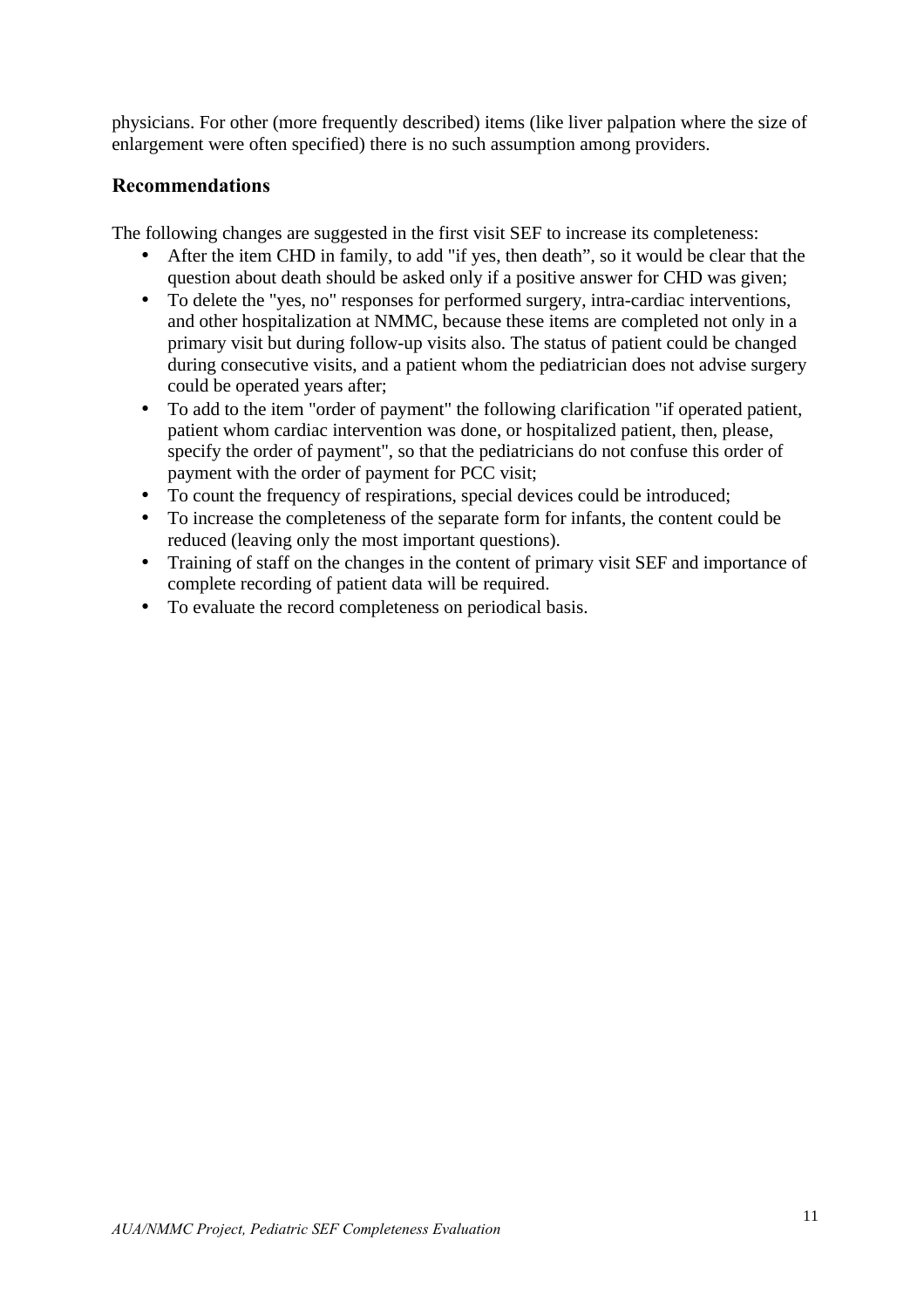# **References**

1. Oksuzyan A, Demirchyan A, Thompson ME. The evaluation of completeness of medical records in the adult cardiology clinic at Nork Marash medical center, Yerevan, Armenia, August 2003.

2. Logan J.R., Gorman P.N., Middleton B. Measuring the quality of medical records: A method for comparing completeness and correctness of clinical encounter data. [on-line] adams.mgh.harvard.edu/PDF\_Repository/D010001199.pdf

3. Oksuzyan A, Demirchyan A, Thompson ME. The Evaluation of Medical Records Documentation and Surgical Summary Database at Nork Marash Medical Center. American University of Armenia and Nork Marash Medical Center, Yerevan, Armenia, October 2001.